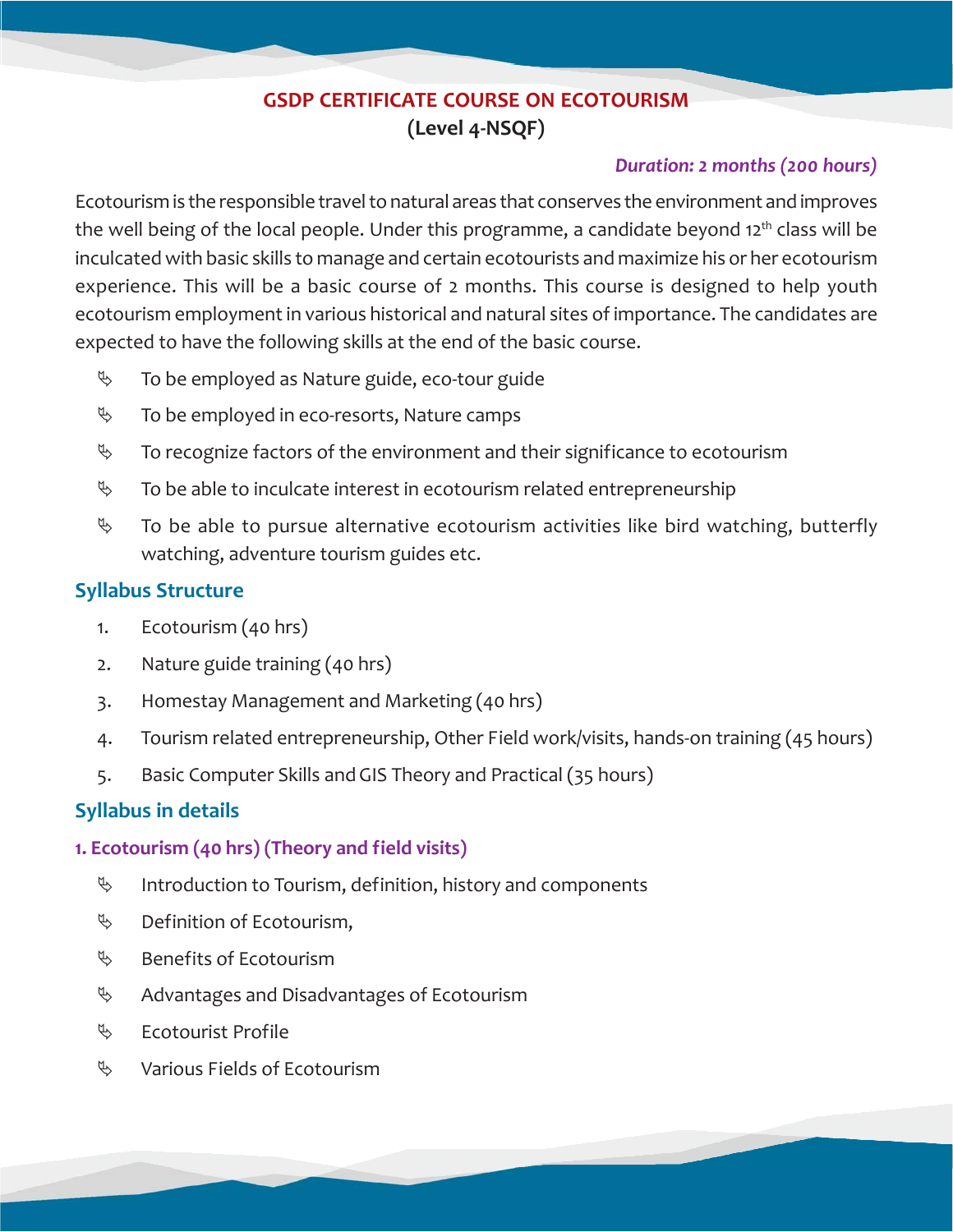## **Interpretive Services in Ecotourism**

- $\%$  Interpretation as a key element of ecotourism
- $\%$  Interpretation techniques
- $\%$  Sign design

## **Various Fields of Ecotourism**

- **I. How to Identify a Potential Ecotourism area**
- $\%$  Basic Tourism Management Services:
	- i. Dealing with tourists (Interaction)
	- ii. Principles of Service and Hospitality Industry (hotels, homestays etc.)
	- iii. Ecofriendly practices in the Service Industry
	- iv. Social and Economic aspects
	- v. Concept of Balance of Payments
- $\&$  Responsible Tourism & Responsible Hospitality
	- i. Role of tourist
	- ii. Role of host
	- iii. Role in waste management (especially plastic waste)
- $\&$  Classification of the hospitality industry
	- i. Accommodation
	- ii. Food & beverage
	- iii. Transportation
	- iv. Travel Services
- $\%$  Odisha as an Ecotourism Hub
	- i. Ecotourism in Odisha
	- ii. Ecotourism Zones
	- iii. How to identify potential sites
	- iv. Code of conduct for ecotourist
- $\%$  Ecotourism potential in 30 districts and 36 eco-tourist sites
- $\%$  Joint Forest Management Committee /Eco-development Committee (EDC)/ Ecoclubs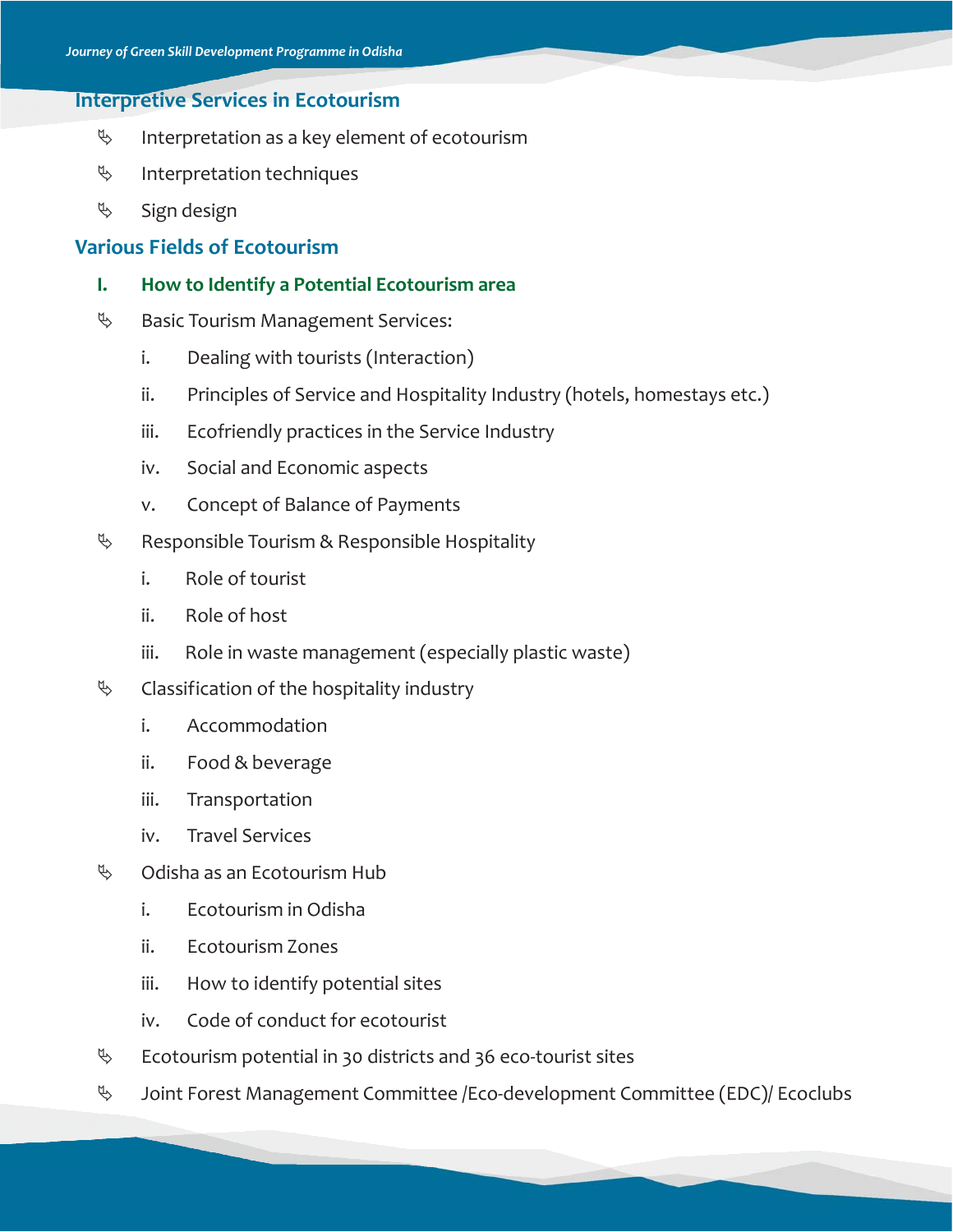- $\%$  Biodiversity Act and Rules
- $\%$  Protection of Natural resources
- $\%$  Field visit and practical exposure on various Ecotourism sites.
- **2. Nature guide training (40 hrs)(Theory and practical)**
	- **I. Capacity Building on Nature Guides**
		- What is a Guide?
		- Role of a tourist guide and their functions
		- Categories of tourist guides
		- Introduction to Bio diversity
			- i. Biodiversity in Odisha
			- ii. Flora and fauna at different regions of Odisha
			- iii. Bio diversity at various regions in India (Brief Introduction)
		- Good Interpretation
			- i. What is interpretation
			- ii. Principles of Interpretation
		- Campsite management
			- i. Environmental aspects
			- ii. Physical aspects
			- iii. Management considerations
		- Garbage and Trash Management
			- i. Biodegradable and non biodegradable waste
			- ii. Trash and inorganic waste
			- iii. Eco friendly bins
			- iv. Proper toilet tent
			- v. Pollution management
		- Maintaining daily record of Visitors/Activities/Queries/ Feedback/ Observations / motivation on eco-ethic
		- Field Visit and hands on training on nature guide by experts and resource persons.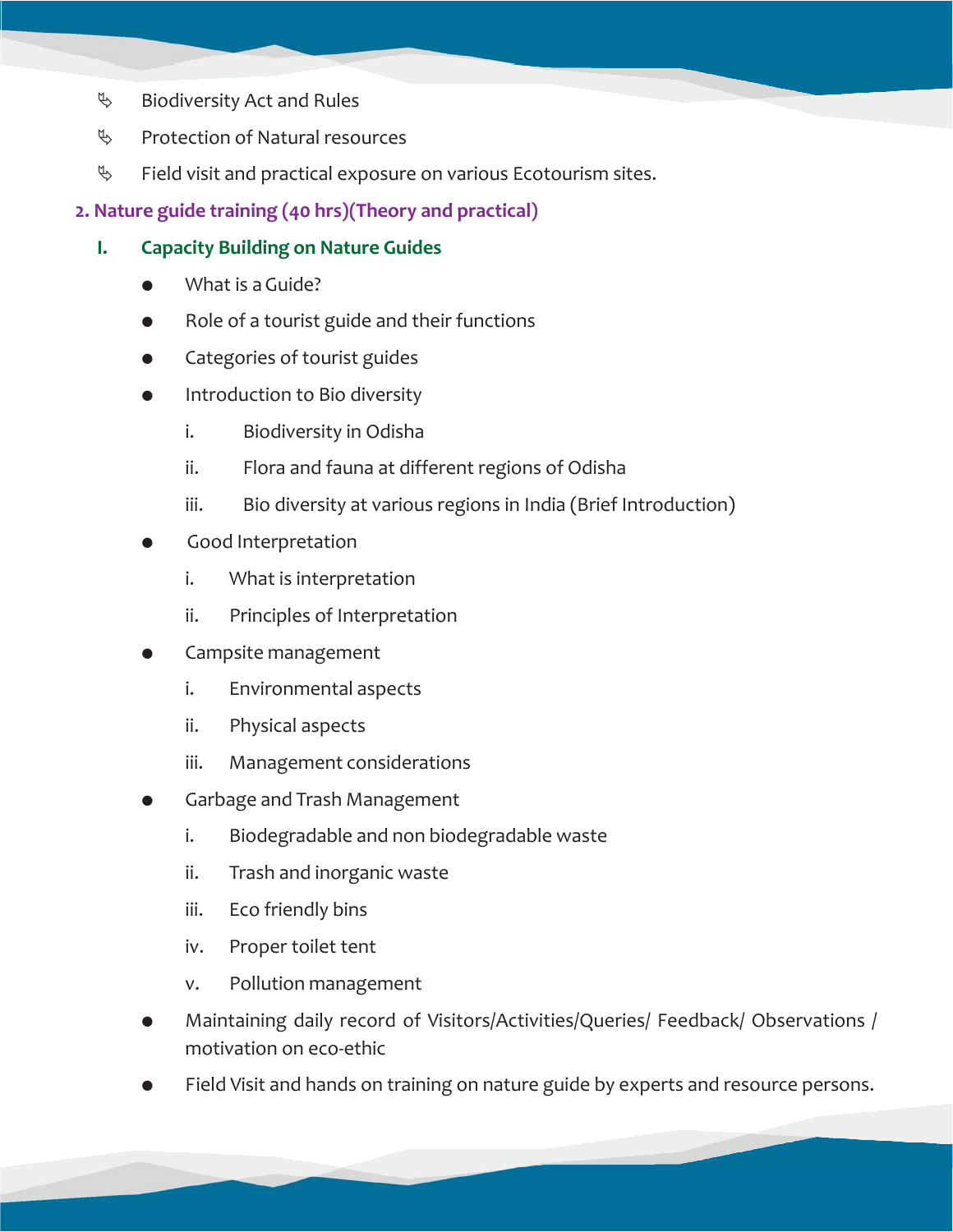## **II. Capacity Building For Trek Cook**

- Introduction to Cookery, Aims and Objectives
	- i. Basic raw materials required.
	- ii. Essentials nutrients
	- iii. Hygiene and sanitation
- Waste and Trash Disposal
	- i. Biodegradable garbage
	- ii. Non biodegradable garbage
- Fuel and Energy use
	- i. Gas
	- ii. Liquid fuel
	- iii. Solid fuel
	- iv. Solar energy
	- v. Wind energy
- Field visit and practical exposure on cooking by experts and resource persons

## **3. Homestay Management (40 hrs)(Theory and practical)**

#### **A. Homestay management**

#### **1. Concept of tourism and basic terms in tourism**

- Definition of tourism
- Inbound and outbound tourists
- Infrastructure needs for travelers

#### **2. Ecotourism Basics**

- Definition of ecotourism
- Negative ecotourism
- Ecotourism profile
- Administrative concerns
- **Safety**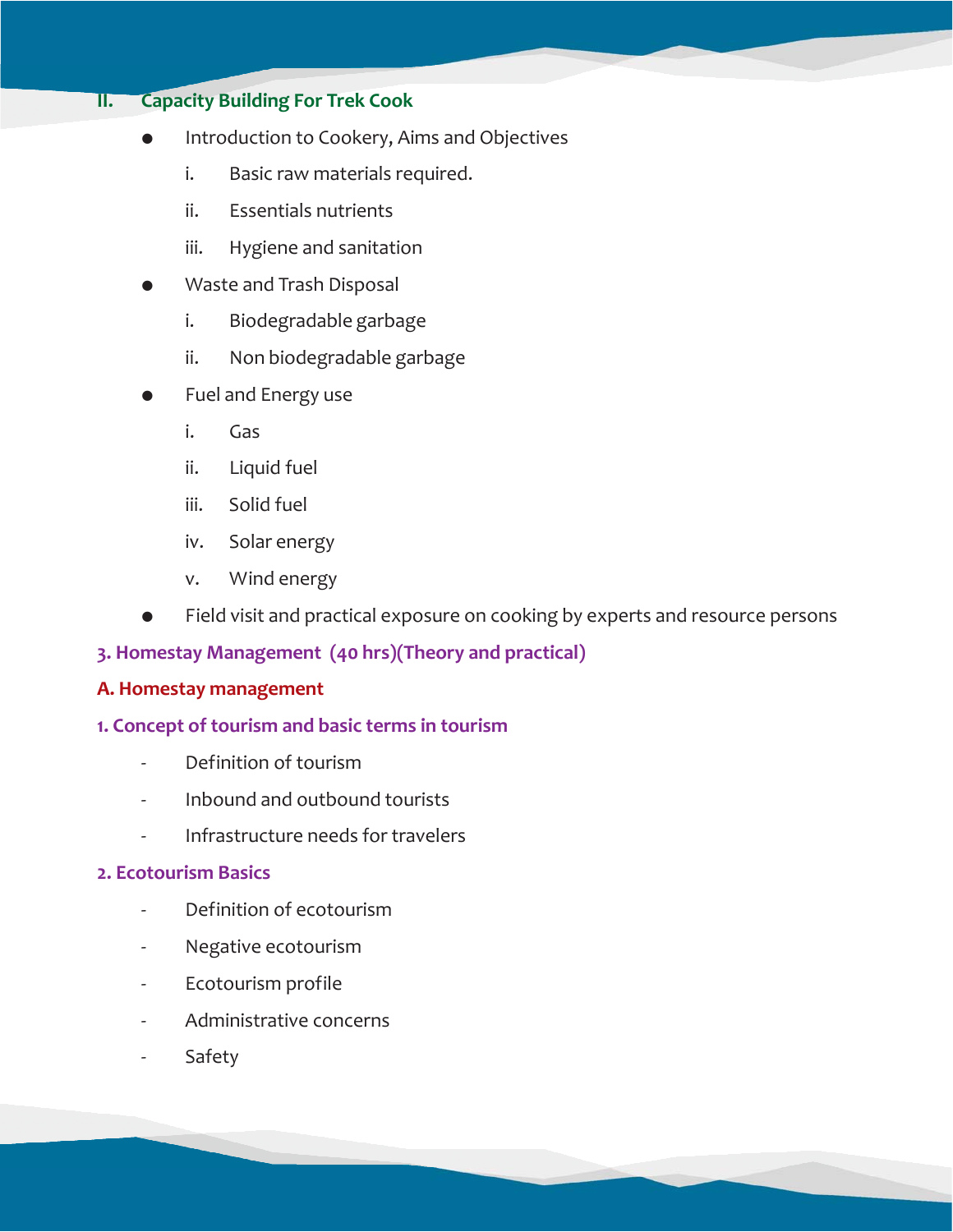## **3. Introduction to lodge, eco-lodge and homestay**

- lodge, homestay and eco-lodge
- difference between hotel and homestay
- most important things in homestay
- why do tourists come to a homestay

#### **4. Services**

Good service in homestay "good service means good business"

#### **5. Setting up standards**

- Requirements for standard bed-room
- Requirements for standard bath and toilet

#### **6. Value for money**

Hospitality model

#### **7. Welcoming and farewell**

- check-in and check-out, welcome
- Details of traveler or guest
- Welcome by host of homestay

## **8. Attributes of homestay host**

- check-out, farewell
- handling complaints
- **9. Hygiene and sanitation**
- **10. Garbage disposal and waste management –reuse of plastics**
- **B. Linguistic knowledge dissemination (local, English & Hindi)**

## **C. Homestay construction (theory, field visits and practical)**

- 1. Vernacular architecture
- 2. Rain Water harvesting
- 3. Natural/ traditional building architecture
- 4. Green building concepts
- 5. Concrete building and its disadvantages
- 6. Balance between natural and concrete architecture
- 7. Earth and bamboo architecture